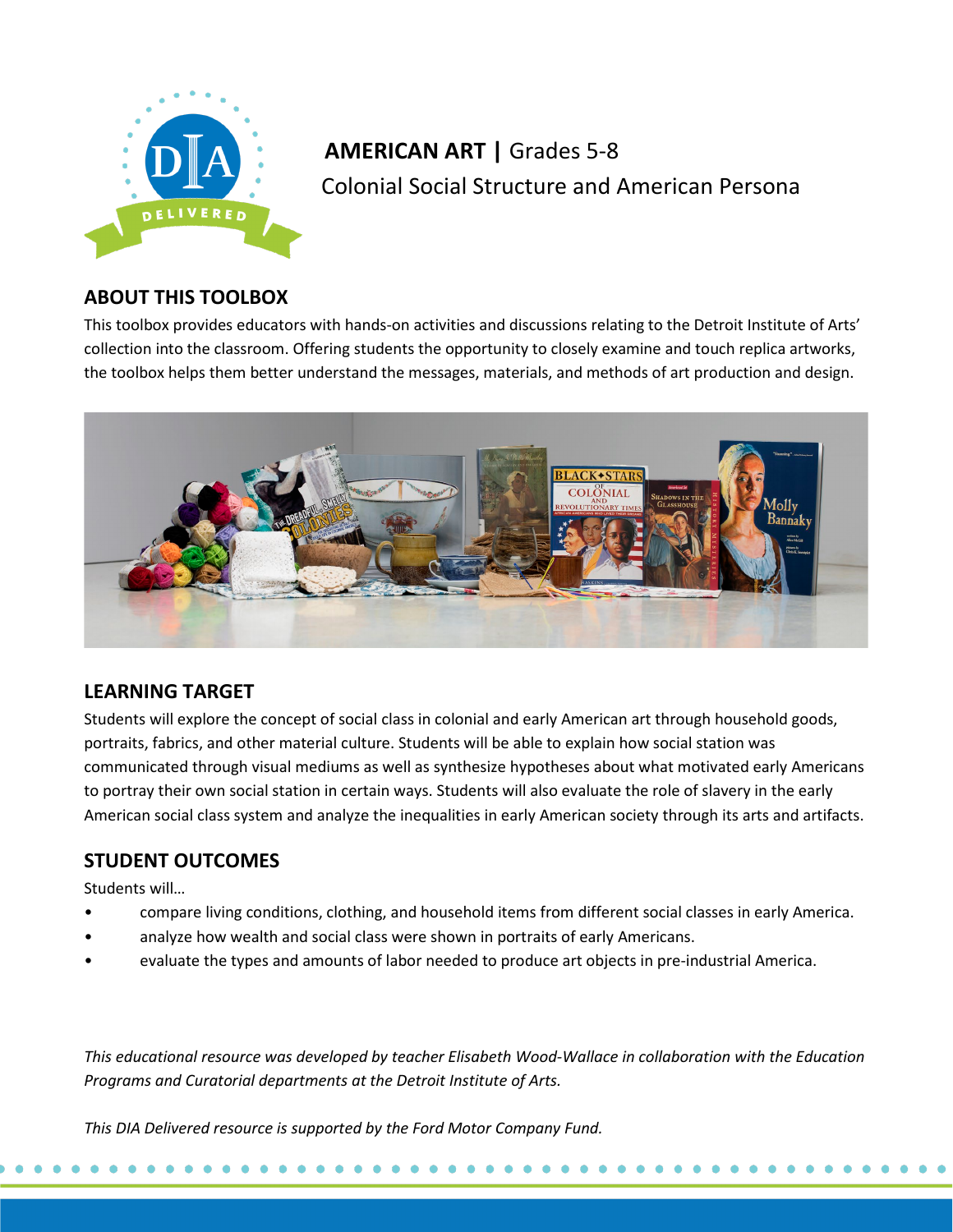# **TOOLBOX OBJECTS**

*All toolkit objects, except for the plastic needles, are contemporary reproductions made in the style of items from the colonial and early American periods.*

- 1. Handblown glass cup
- 2. Wooden mug
- 3. Porcelain teacup from China
- 4. Stoneware mug
- 5. Jicara drinking gourd

# **CONSUMABLE ARTMAKING SUPPLIES**

- 1. Yarn
- 2. Burlap

# **STUDENT BOOKS**

Cooper, Afua. *My Name Is Phillis Wheatley: A Story of Slavery and Freedom*. Kids Can Press, 2009.

Haskins, Jim, et al. *Black Stars of Colonial and Revolutionary Times*. Wiley, 2003.

McDonald, Megan. *Shadows in the Glasshouse*. American Girl Publishing, 2000.

McGill, Alice. *Molly Bannaky*. HMH Books for Young Readers, 2009.

Raum, Elizabeth. *The Dreadful, Smelly Colonies: The Disgusting Details About Life in Colonial America (Disgusting History)*. Capstone Press, 2011.

# **VIRTUAL TIPS**

Share photos of the Toolbox Objects and copies of the graphic organizers through a Learning Management System (LMS).

Conduct an online meeting to showcase the Toolbox Objects in order for students to investigate the objects.

Post the Student Activities on a LMS for quick, easy-to-use, student-centered directions requiring little teacher instruction.

- 6. Handmade lace samples
- 7. Fabric samples
- 8. Plastic needles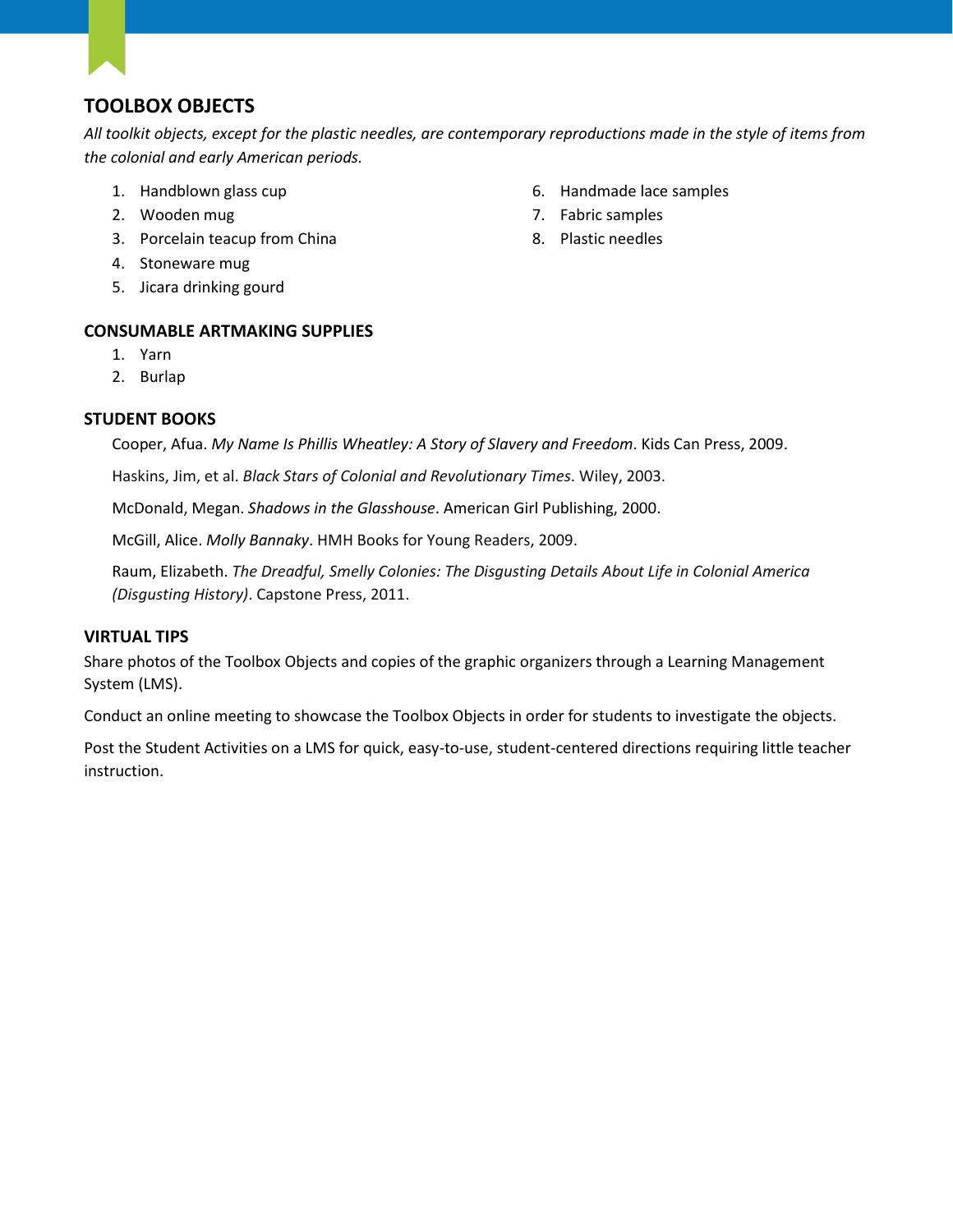# **21ST CENTURY STANDARDS**

Collaborate Communicate **Creativity** 

## **CURRICULUM STANDARDS**

#### **Grade 5**

#### **Michigan Social Studies**

5 – U2.2.2 Describe the lives of enslaved Africans and free Africans, including fugitive and escaped slaves in the American colonies.

5 – U2.3.3 Describe colonial life in America from the perspectives of at least three different groups of people.

Examples may include but are not limited to: perspectives of wealthy landowners, farmers, merchants, indentured servants, laborers, the poor, women, enslaved people, free Africans, and Indigenous Peoples.

5 – U2.3.4 Describe the development of the emerging labor force in the colonies.

Examples may include but are not limited to: cash-crop farming, slavery, indentured servants.

#### **Michigan Merit Curriculum**

ART.VA.IV.5.2 Compare and contrast works of art as belonging to particular cultures, times, and places.

ART.VA.IV.5.3 Demonstrate how history, culture, and the visual arts interrelate in making and studying works of art.

ART.VA.V.5.1 Explain how visual arts have inherent relationships to everyday life.

### **Grade 8**

### [CCSS.ELA-LITERACY.RH.6-8.7](http://www.corestandards.org/ELA-Literacy/RH/6-8/7/)

Integrate visual information (e.g., in charts, graphs, photographs, videos, or maps) with other information in print and digital texts.

### **Michigan Social Studies**

8 – U4.2.1 Comparing the Northeast and the South—compare and contrast the social and economic systems of the Northeast, the South, and the Western Frontier (Kentucky, Ohio Valley, etc.) with respect to geography, climate, and the development of: • agriculture, including changes in productivity, technology, supply and demand, and price; • industry, including the entrepreneurial development of new industries, such as textiles; • the labor force, including labor incentives and changes in labor forces; • transportation,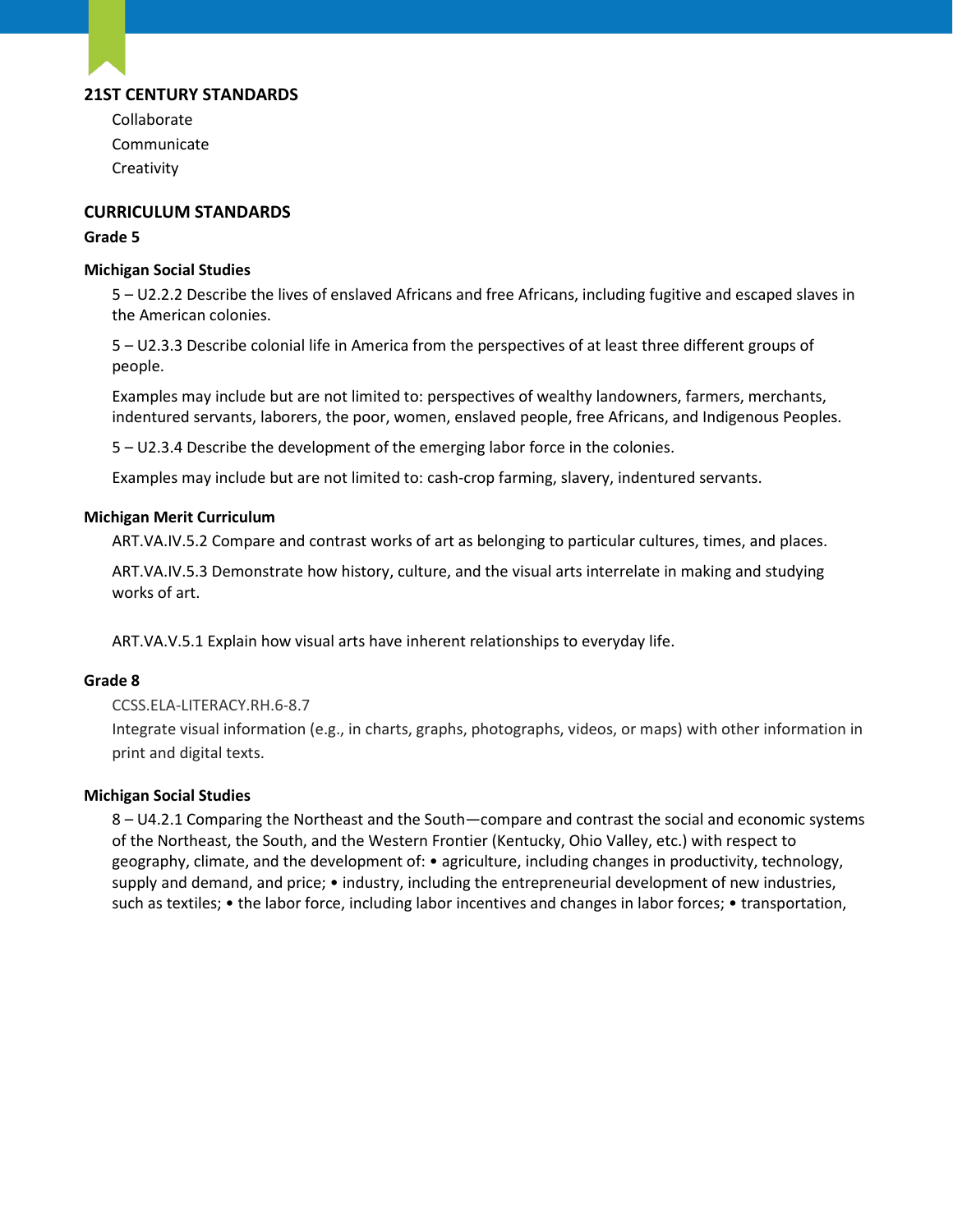# **DIA COLLECTION CONNECTIONS**

Purchase, Gibbs-Williams Fund. 58.354

Purchase, Gibbs-Williams Fund. 52.118

Purchase, Dexter M. Ferry, Jr. Fund. 46.310

funds from Louis Hamburger. 66.13



- A. Joseph Jonathan Blackburn (American, 1700–80), *[Mrs. James Pitts](https://www.dia.org/art/collection/object/mrs-james-pitts-34837)*, 1757, oil on canvas, unframed: 50 1/8 × 40 in. (127.3 × 101.6 cm); framed: 57 5/8 × 47 1/2 × 2 7/8 in. (146.4 × 120.7 × 7.3 cm). Founders Society Purchase, Gibbs-Williams Fund. 58.356
- B. Joseph Jonathan Blackburn (American, 1700–80), *[James Pitts](https://www.dia.org/art/collection/object/james-pitts-34836)*, 1757, oil on canvas, unframed: 50 1/8 × 40 in. (127.3 × 101.6 cm); framed: 57 3/4 × 47 5/8 × 3 in. (146.7 × 121 × 7.6 cm). Founders Society Purchase, Gibbs-Williams Fund. 58.357
	- C. John Smibert (American, 1688–1751), *[Mrs. James Pitts](https://www.dia.org/art/collection/object/mrs-james-pitts-61767)*, 1735, oil on canvas, unframed: 36 1/2 × 28 1/8 in. (92.7 × 71.4 cm); framed: 43 3/4 × 35 1/2 × 3 7/8 in. (111.1 × 90.2 × 9.8 cm). Founders Society Purchase, Gibbs-Williams Fund. 58.352

D. Joseph Badger (American, 1708–65), *[James Bowdoin](https://www.dia.org/art/collection/object/james-bowdoin-33453)*, 1746 or 1747, oil on canvas, unframed: 51 1/8 × 50 1/8 in. (129.9 × 127.3 cm); framed: 56 3/4 × 46 7/8 × 2 5/8 in. (144.1 × 119.1 × 6.7 cm). Founders Society

E. John Singleton Copley (American, 1738–1815). *[Head of a Man,](https://www.dia.org/art/collection/object/head-negro-41297)* 1777 or 1778, oil on canvas, unframed: 21 × 16 1/4 in. (53.3 × 41.3 cm); framed: 27 × 23 3/4 × 2 1/2 in. (68.6 × 60.3 × 6.4 cm). Founders Society

F. John Singleton Copley (American, 1738–1815), *[Watson and the Shark](https://www.dia.org/art/collection/object/watson-and-shark-41300)*, 1782, oil on canvas, unframed: 36 × 30 1/2 in. (91.4 × 77.5 cm); framed: 45 3/16 × 39 × 2 1/2 in. (114.8 × 99.1 × 6.4 cm). Founders Society

G. George Bright (American, 1726–1805). *[Secretary](https://www.dia.org/art/collection/object/secretary-35468)*. Between 1770 and 1785. Mahogany, white pine, mirrors, gilt and brass, overall: 102  $1/2 \times 42$   $1/2 \times 24$  inches (260.4  $\times$  108  $\times$  61 cm). Founders Society Purchase, General Membership Fund, Robert H. Tannahill Foundation Fund, Gibbs-Williams Fund, and

(19.7 × 17.1 × 12.2 cm). Founders Society Purchase, Gibbs-Williams Fund. 35.40

10.8 × 14.6 cm). Gift of Robert H. Tannahill in memory of Mrs. William Clay. 44.197













K. Paul Revere II (American, 1734–1818), *[Teapot](https://www.dia.org/art/collection/object/teapot-58318)*, between 1790 and 1795, silver and ebony, overall: 5 3/4 × 3 1/2 in. (14.6 × 8.9 cm). Founders Society Purchase, Gibbs-Williams Fund. 37.92

J. Paul Revere II (American, 1734–1818), *[Mug](https://www.dia.org/art/collection/object/mug-58320)*, about 1780, silver, overall: 5 3/8 × 4 1/4 × 5 3/4 in. (13.7 ×

90 1/2 × 45 1/2 × 23 1/2 in. (229.9 × 115.6 × 59.7 cm). Founders Society Purchase, Gibbs-Williams Fund.

- L. Paul Revere II (American, 1734–1818), *[Creamer](https://www.dia.org/art/collection/object/creamer-58323)*, about 1780, silver, overall: 6 9/16 × 2 7/16 × 4 11/16 in. (16.7 × 6.2 × 11.9 cm). Founders Society Purchase, Gibbs-Williams Fund. 35.41
- M. Chinese export, Chinese, *[Punch Bowl](https://www.dia.org/art/collection/object/punch-bowl-37643)*, between 1785 and 1800, white porcelain, grey-green glaze with polychrome decoration, overall:  $4 \frac{1}{2} \times 10 \frac{1}{8}$  in. (11.4  $\times$  25.7 cm). 46.111
- N. Chinese export, Chinese, *[Punch Bowl](https://www.dia.org/art/collection/object/punch-bowl-37636)*, between 1785 and 1800, porcelain, overall: 6 15/16 × 15 3/4 in. (17.6 × 40 cm). Gift of Robert H. Tannahill. 55.516









48.274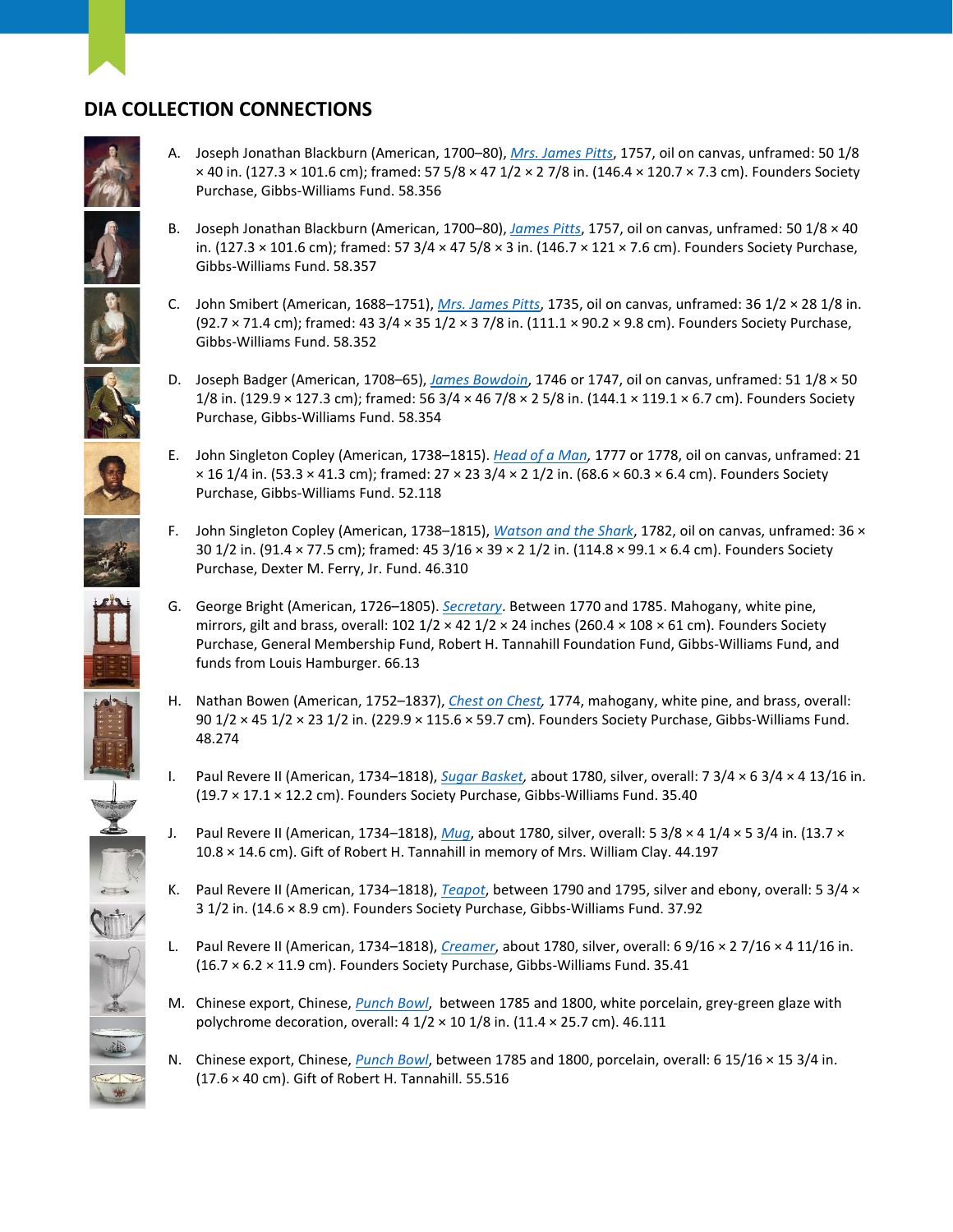# **PORTRAITS |** Old-School Storytelling through the Self(ie)

# **TOOLBOX OBJECTS**

*Claim, Support, Question* handout

## **DIA Collection Connections: A-F**

#### **DESCRIPTION**

In this activity, students make observations, comparisons, and draw conclusions about class, gender, age, and race by examining portraits created in the 1700s.

### **STUDENT OUTCOMES**

Students will…

- analyze how wealth and social class were shown in portraits of early Americans.
- explore how one or more of the following concepts was portrayed in early American society: class, gender, age, and race.

### **DIRECTIONS**

- 1. Set up stations for students to view and analyze each artwork up close. To help tailor the lesson to a variety of subthemes, review some possible pairings and themes below before setting up your stations.
- 2. Ask students to compare the idea of a selfie and a portrait. Beyond what is similar and different on the surface, ask students to consider their purposes, mediums, what is required to create a selfie and a portrait, and how much thought might go into their creation.
- 3. Explain the labor and material costs of creating portraits during the colonial and early American periods. Portraits were expensive luxury goods that required a skilled artist and a significant amount of time to produce. This meant that typically only the wealthy could commission portraits, and the details, mood, and messages in the portraits were considered very carefully.
- 4. For additional support on the concept of social class, read *Molly Bannaky* by Alice McGill. Explain to students that at the top of the hierarchy were wealthy landowners, in the middle class were merchants and small farm owners, and that the lower class consisted of laborers, indentured servants, and enslaved Africans.
- 5. Share the essential question with students: How did some early Americans think about social class? Explain that students will examine different portraits as evidence of how colonial and early Americans might have thought about social class (as well as adjacent and overlapping concepts such as gender and race, based on the selections of the teacher).
- 6. Pass out a copy of the *Claim, Support, Question* handout. Students will visit stations with different prints of portraits and fill out the handout, which asks them to make claims and support them using observations from the paintings. Next, students will write down their questions about the paintings and assess what is still unknown about the subjects.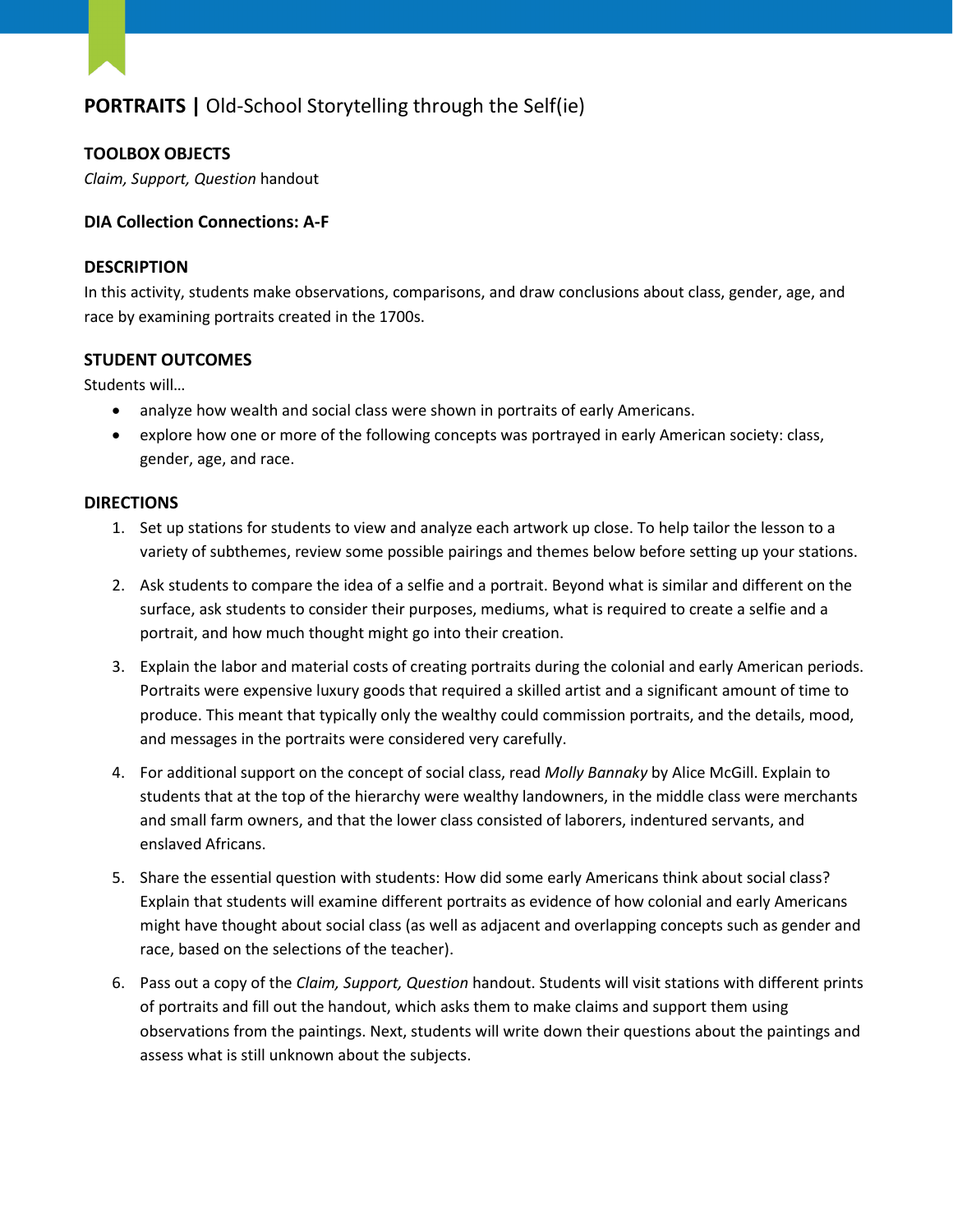Note: there are two ways to organize the painting analysis:

- a. Option 1 is to provide multiple copies of the handout for each student. This will allow each student to examine all of the paintings at each station and complete their own comparison of each image set before sharing with the class.
- b. Alternatively, divide the class into two groups and have each member of the group examine only half of the paintings at each station. This can create an atmosphere of collaboration and may fit better if you have time restrictions.
- 7. After using the *Claim, Support, Question* handout to guide their initial analysis, facilitate a group discussion regarding student findings.
- 8. The Question Bank provides suggestions for building a meaningful discussion.

# **QUESTION BANK**

Think of the group comparison process as three steps: collection of evidence, building meaning, and answering the essential question.

| What is going on in this picture?<br>For the portraits, why do you think<br>How did some early Americans<br>this person had their picture<br>think about social class?<br>What do you see that makes you                                                                                                                                                                                                                                                                                                                                                         | <b>Collection of evidence and</b><br>groundwork for understanding | <b>Building more</b><br>complex meaning | Putting it all together and<br>answering the essential question |
|------------------------------------------------------------------------------------------------------------------------------------------------------------------------------------------------------------------------------------------------------------------------------------------------------------------------------------------------------------------------------------------------------------------------------------------------------------------------------------------------------------------------------------------------------------------|-------------------------------------------------------------------|-----------------------------------------|-----------------------------------------------------------------|
| say that?<br>What evidence can we find? (See<br>teacher's notes for further<br>What is the artist and/or subject<br>What more can we find?<br>trying to convey about the subject?<br>questions and focused themes)<br>What do you see that makes you<br>say that?<br>What type of job might the<br>subject(s) have had? What do you<br>see that makes you say that?<br>How do the paintings differ and<br>what conclusions might we come<br>to about why the subjects are<br>painted differently? (See teacher<br>notes for more specific, themed<br>questions.) |                                                                   | painted?                                |                                                                 |

### **VIRTUAL TIP**

The Gallery Walk and comparison can be done in a virtual classroom. Teachers could share their screen or create a shared PPT that students can click through on their own.

# **STANDARDS**

| $5 - 02.2.2$  | ART.VA.IV.5.3              | ART.VA.IV.8.1 |
|---------------|----------------------------|---------------|
| $5 - U2.3.3$  | ART.VA.V.5.1               | ART.VA.IV.8.2 |
| $5 - U2.3.4$  | CCSS.ELA-LITERACY.RH.6-8.7 |               |
| ART.VA.IV.5.2 | $8 - 114.2.1$              |               |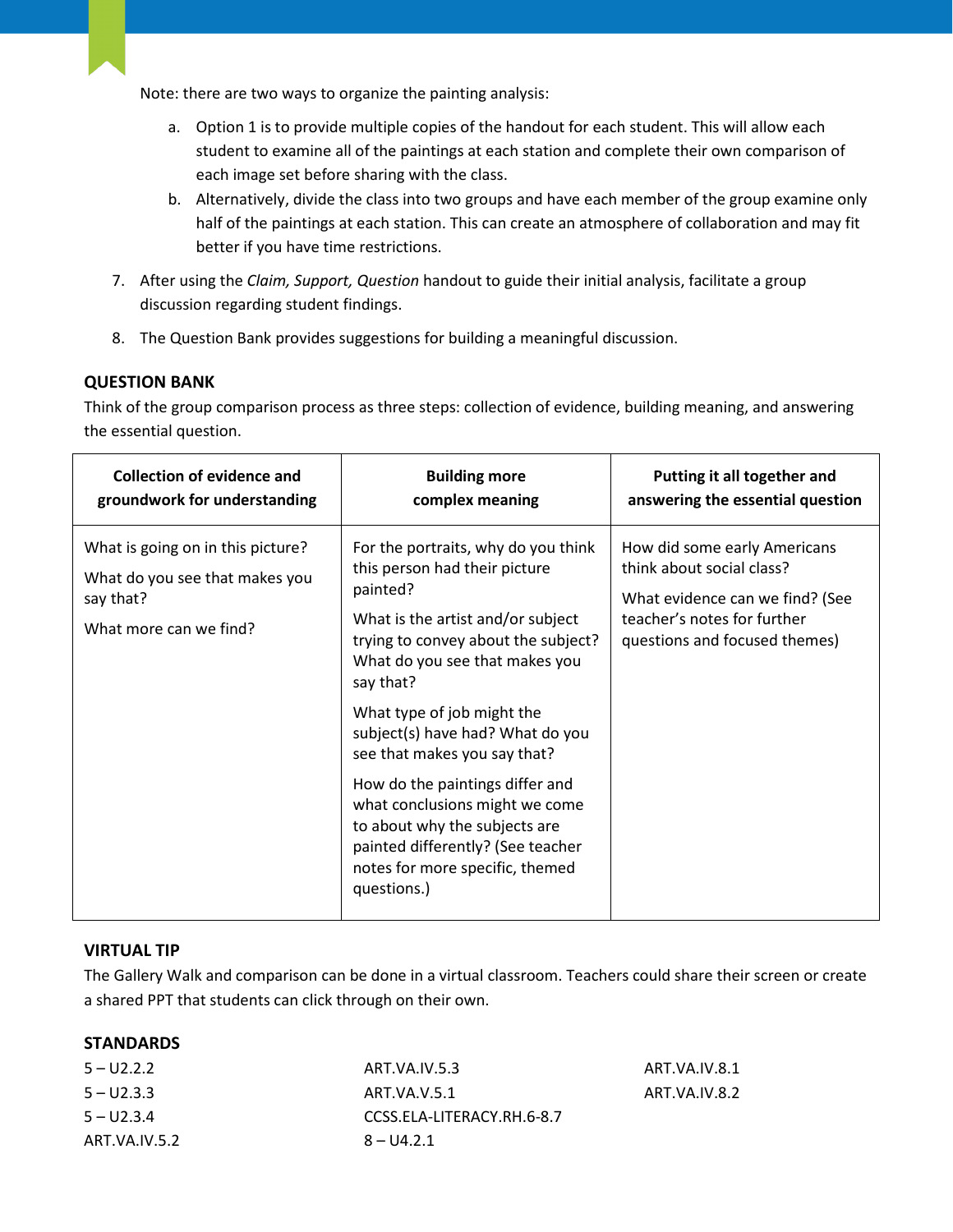**STATIONS**

| <b>Theme</b>                   | <b>Portraits</b>                                                                                                                                                                          | <b>Teacher Information</b>                                                                                                                                                                                                                                        | <b>Guiding Questions</b>                                                                                                                                                                                                                                            |
|--------------------------------|-------------------------------------------------------------------------------------------------------------------------------------------------------------------------------------------|-------------------------------------------------------------------------------------------------------------------------------------------------------------------------------------------------------------------------------------------------------------------|---------------------------------------------------------------------------------------------------------------------------------------------------------------------------------------------------------------------------------------------------------------------|
| Station 1<br>Gender            | Mrs. James Pitts<br>(1757)<br>James Pitts<br>(1757)                                                                                                                                       | These paintings are of a married<br>couple. They were commissioned at<br>the same time and painted by the<br>same artist.                                                                                                                                         | What can the differences between the<br>portraits tell us about how gender was<br>shown among wealthy early Americans?                                                                                                                                              |
| Station 2<br>Age               | Mrs. James Pitts<br>(1735)<br>Mrs. James Pitts<br>(1757)                                                                                                                                  | These two portraits are of the same<br>woman but were painted more<br>than 20 years apart.                                                                                                                                                                        | How much does Mrs. Pitts seem to have<br>aged between these two portraits?<br>What can these portraits tell us about how<br>some wealthy, early Americans preferred to<br>show age and aging?<br>How might one's attitude towards aging<br>connect to social class? |
| Station 3<br>Class and<br>Race | James Bowdoin<br>(1746 or 1747)<br>Head of a Man<br>(1777 or 1778)                                                                                                                        | These paintings portray one of the<br>wealthiest men in New England and<br>an unidentified Black man.<br>While the portrait of James<br>Bowdoin is a finished work meant<br>for display, Head of a Man is an<br>artist study not intended for display<br>or sale. | What details do you see that indicate James<br>Bowdoin's social class?<br>How does Head of a Man differ from the<br>portrait of James Bowdoin?<br>How might these differences be connected<br>to each sitter's social class and race?                               |
| Station 4<br>Class and<br>Race | Mrs. James Pitts<br>(1735)<br>Mrs. James Pitts<br>(1757)<br>James Pitts<br>(1757)<br>James Bowdoin<br>(1746 or 1747)<br>Head of a Man<br>(1777 or 1778)<br>Watson and the<br>Shark (1782) | This grouping highlights differences<br>between portraits commissioned by<br>wealthy early Americans and<br>portrayals of working-class men.                                                                                                                      | Which are the portraits of wealthy subjects?<br>What do they have in common?<br>How are the portraits of the wealthy men<br>different than the paintings of the working-<br>class men?<br>What are some reasons for these<br>differences?                           |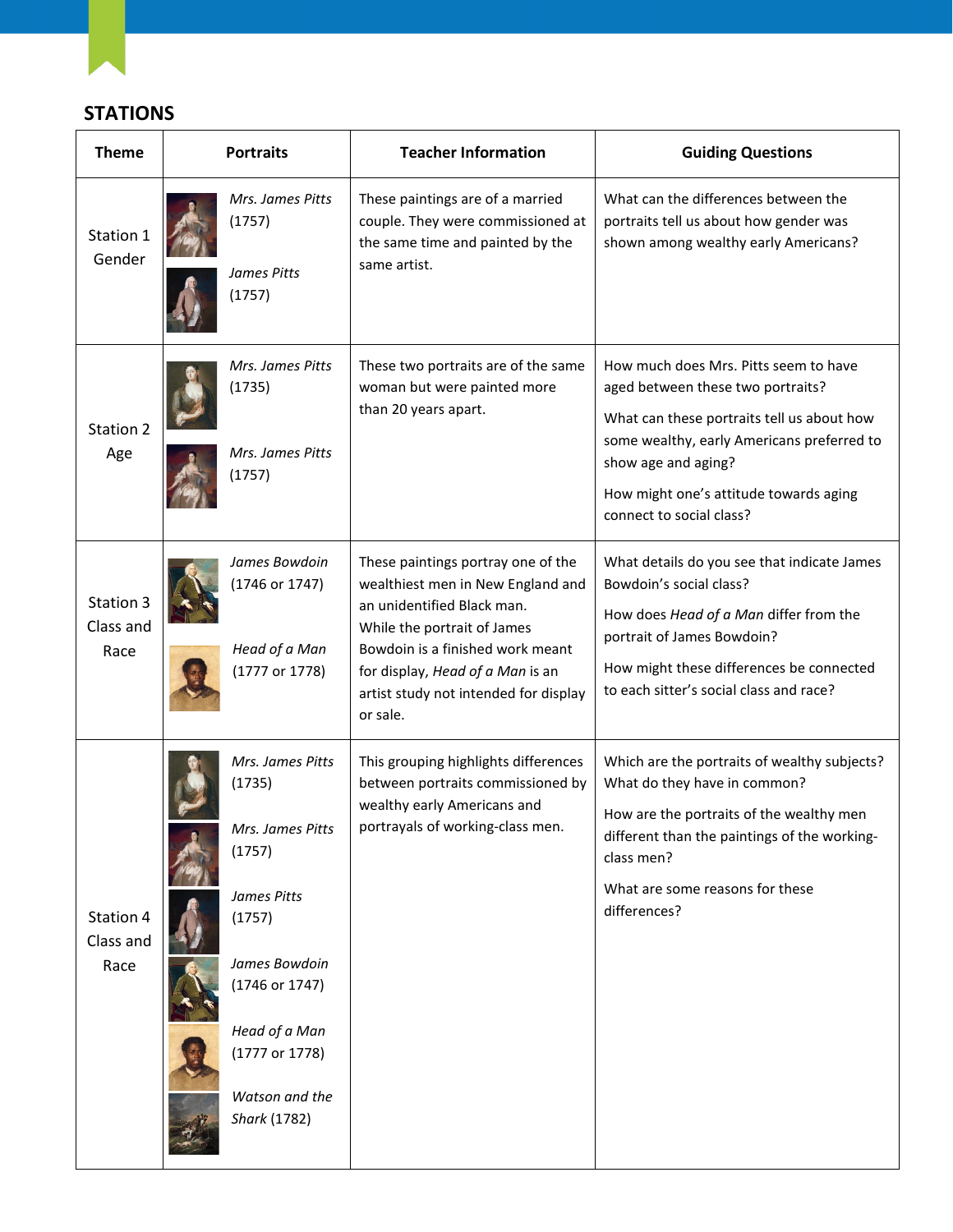# **FORM VS. FUNCTION |** What makes something "fancy?"

# **TOOLBOX OBJECTS**

Handblown glass cup Porcelain teacup from China Stoneware mug Wooden mug Jicara drinking gourd

# **DIA Collection Connections:** G-N

# **STUDENT OUTCOMES**

Students will…

- Compare living conditions, clothing, and household items of people of different social classes in the colonial and the early American periods.
- Evaluate the likely labor required to make and the cost of each drinking vessel.
- Reflect on the labor required to create objects in a pre-industrialized (or early industrialized) society.
- Connect these labor requirements to expense, social class, and conspicuous consumption.

### **DESCRIPTION**

Students will examine and hold five different types of drinking vessels similar to those used during the early American period. Students will collaborate to put the vessels in order of estimated cost. Students will work through a thinking routine concerning the production, social expression, and probable user of each vessel.

### **DIRECTIONS**

- 1. Set up five stations for students to closely examine and hold the five drinking vessels.
- 2. Encourage students to guess what materials were used and how each cup was made, based on their observations and prior knowledge.
- 3. Ask students to work in pairs to answer the following questions:
	- a. Which vessel would have been the most expensive during the early American period? What do you see that makes you say that?
	- b. Which vessel would have been the least expensive during the early American period? What do you see that makes you say that?
	- c. What factors would make a vessel more expensive during this time? List as many as you can. Possible responses include but are not limited to: shipping costs, labor costs, materials, decoration, origin of materials, and skill.
- 4. Instruct students to collaborate as a class to put the vessels in order of expense during the colonial and early American periods. Ask students to state their reasons for the order.
- 5. Review each vessel and explain what factors would make one more or less expensive (material, labor costs, shipping, etc.) than another. For example, it cost a lot to import a Chinese porcelain teacup. Though most glass was imported from Europe during the Colonial and early American period, Americanmade glass, like the cup reproduced in this kit, would have been made locally and was therefore less expensive than porcelain.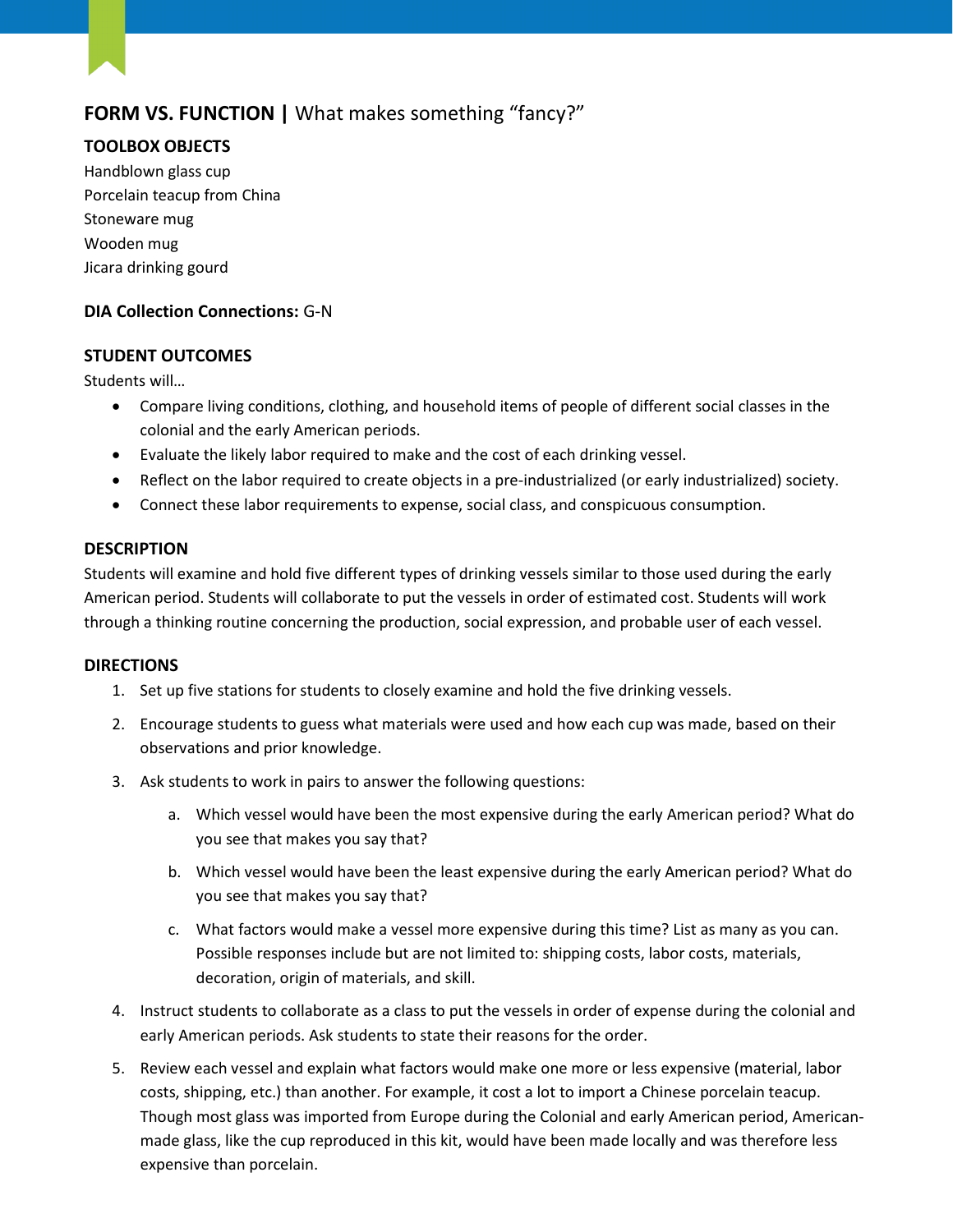- 6. Show students DIA Collection Connection photographs G–N of objects from the Whitby Hall collection. Ask:
	- a. Why do you think the owners of these objects spent so much money to buy them?
	- b. When visitors enter a room like Whitby Hall, what might they think of the owners?
- 7. Contrast the items in Whitby Hall with the drinking gourd, a vessel used by many members of the poor and working class, but especially associated with enslaved people. Why would someone use a drinking gourd? Return to the list of factors making items more expensive as a comparison point. Explain to students that unlike silver or ceramic, gourds were cheap and available. Enslaved people also had very little time to see to their needs and making a drinking gourd did not require a lot of labor. There is no decoration. There would be no shipping costs as gourds could be grown in most gardens.
- 8. Explain that the economic success of many wealthy colonists, and indeed the colonies themselves, came at the cost of enslaved people. Whitby Hall was owned by slaveholders. Some advocates for independence from England denied basic rights and freedoms to others.
- 9. Assessments

Option 1: Write a reflection on why some people choose to surround themselves with expensive objects. Possible themes to consider are power, conspicuous consumption, and inequality.

Option 2: Choose one or two luxury objects from modern society. Why are they considered luxury items and what do they communicate to society about the owners?

Option 3: Are power, wealth, and prestige always built at the cost of others or is there a way to achieve material success without harming other people? What modern examples support either side of the argument?

# **VIRTUAL TIP**

The Gallery Walk and comparison can be done in a virtual classroom. Teachers can share their screen or create a shared PowerPoint that students can click through on their own. Using Padlet or Jamboard might allow students to arrange the drinking vessels in order of expense, as well as explain why they positioned each vessel where they did.

### **STANDARDS**

| $5 - U2.2.2$ | CCSS.ELA-LITERACY.RH.6-8.7 |
|--------------|----------------------------|
| $5 - U2.3.3$ | $8 - 04.2.1$               |
| $5 - U2.3.4$ | ART.VA.IV.8.2              |
| ART.VA.V.5.1 |                            |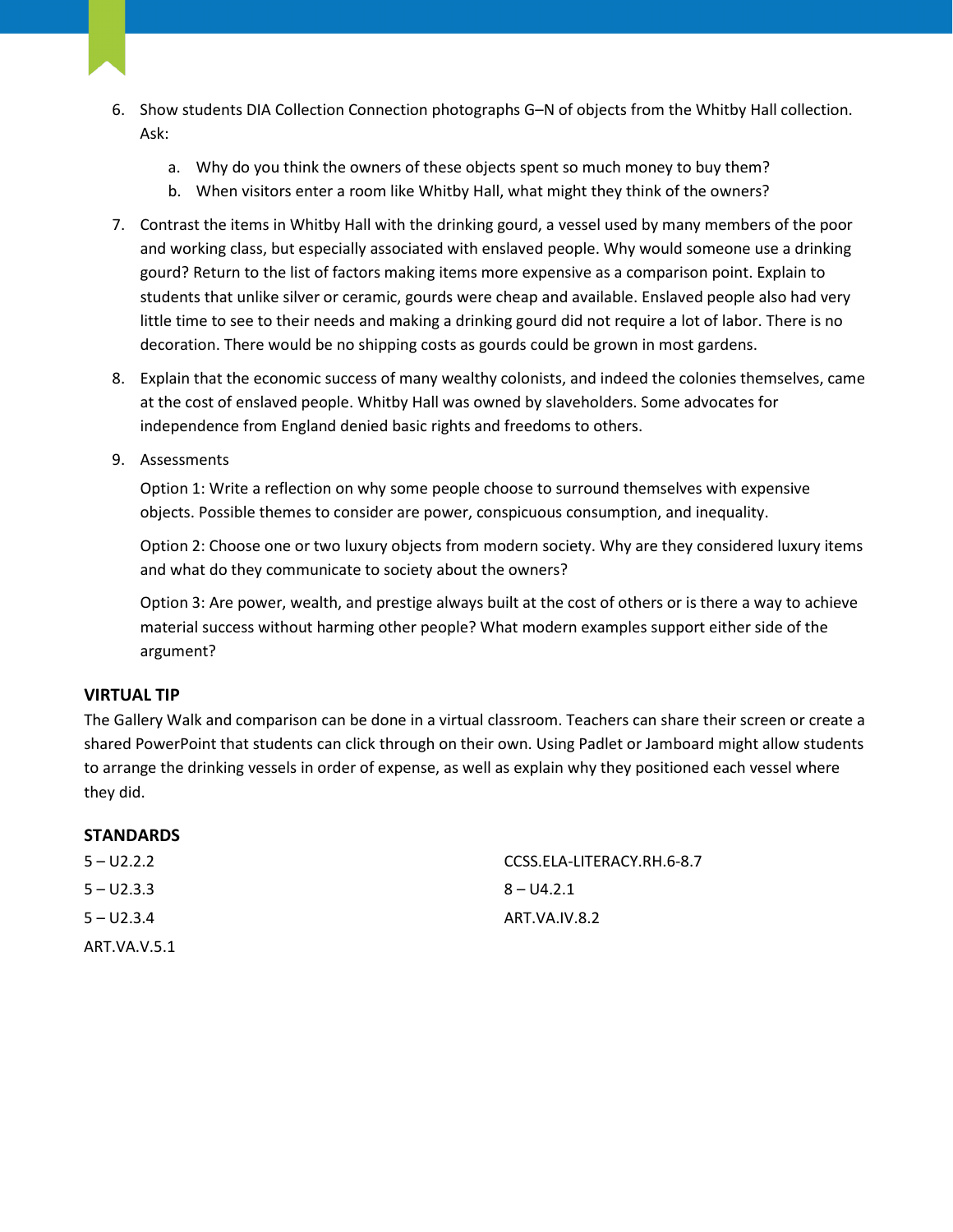# **WHAT WE WEAR |** Making a Tapestry of Style

# **TOOLBOX OBJECTS**

Plastic needles Colored yarn Burlap Handmade lace samples Fabric samples

## **Additional supplies needed**: Scissors

# **DIA Collection Connections:** A-D

# **STUDENT OUTCOMES**

Students will…

- Evaluate the types and amounts of labor needed to produce art objects in pre-industrial America.
- Analyze what makes a garment or household item prestigious, desirable, or valued.
- Describe how clothes and household items communicate messages.
- Create samplers demonstrating their preferred values, designs, and aesthetics.

### **DESCRIPTION**

After comparing the aesthetics of modern clothes and those in early American portraiture, students will create patterns and designs to combine in a tapestry that reflects the aesthetics they value in their own lives.

### **DIRECTIONS**

### **Part I**

- 1. Ahead of time, ask students to wear their favorite outfit for the first lesson. (Schools with strict dress codes or uniforms may wish to ask students to take a selfie or to bring in the item separately.)
- 2. To introduce this activity, show students a series of designs (patterns, embroidery, logos, etc.). Teachers can select examples of designs from modern sources (such as fashion brands, music logos) or from historical sources (such as traditional embroidery and weaving patterns from around the world), depending on what they feel students will respond to and identify with best. Ask students to describe the impressions they get from the designs. Are some warm? Cool? Sharp? Expensive? Wild? Controlled? Probe student thinking. What design elements (color, line, etc.) bring out these impressions or emotions?
- 3. In a *Think, Pair, Share*, encourage students to explain why they chose this outfit. What do they like about it? What do they think it says about them and how does it show their personality?
- 4. Facilitate a class discussion. As a class, build a consensus about why people tend to choose certain clothing. What is valued in clothes? For example: comfort, colors, name brands, humor, expression of personality, etc. Create a master list.
- 5. Next, students examine DIA Collection Connections A–D, the handmade lace samples, and fabric samples in a gallery walk. Encourage students to look closely at the samples, guessing how much time and skill it would take to make lace and other fine fabrics by hand.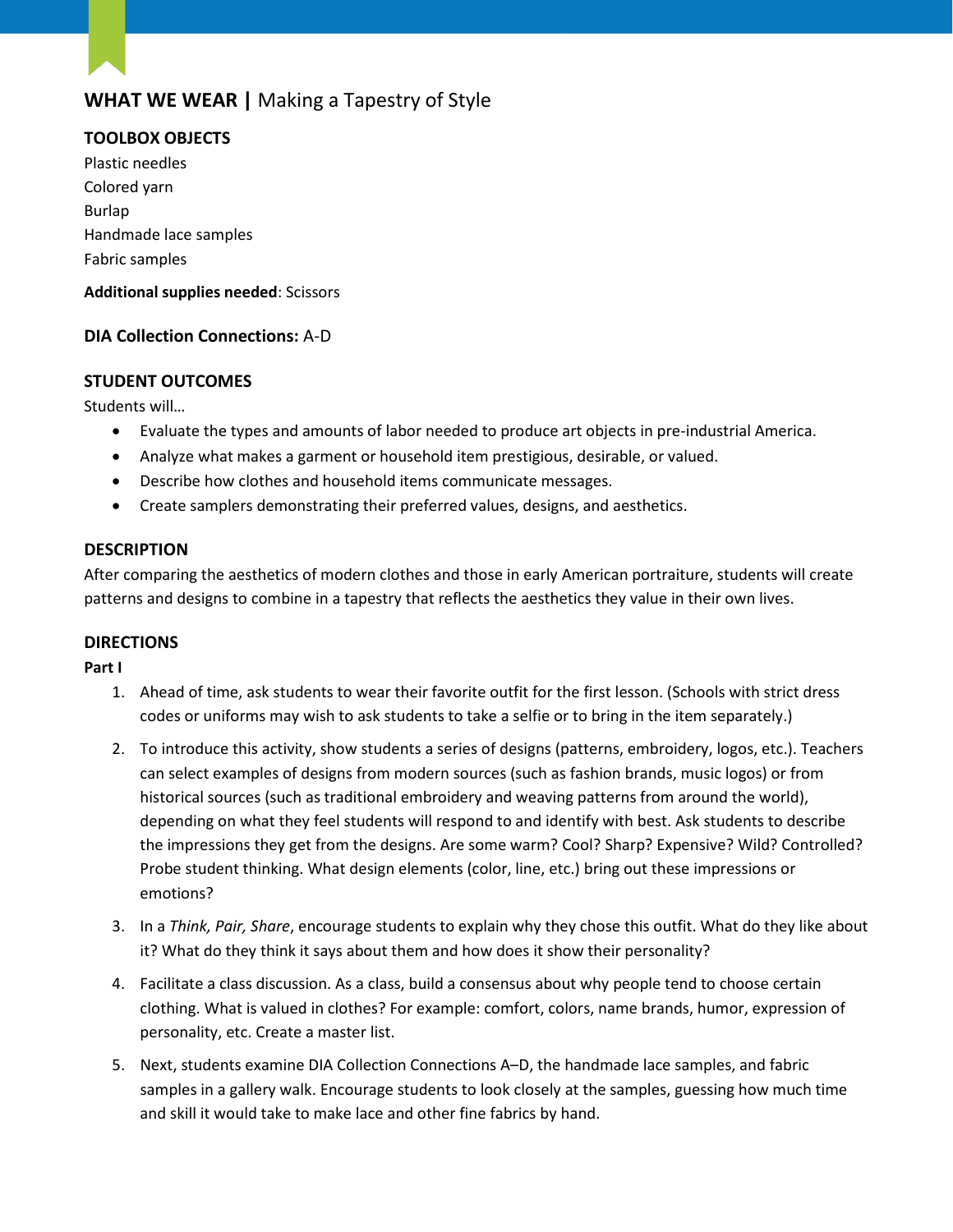- 6. Explain to students that portraits took an enormous amount of time to make and cost a lot of money, so it is likely the subjects are shown in their best, or favorite, clothes. Ask: Why do you think the subjects chose these clothes to be painted in? What do you see that makes you say that? Have students make a list.
- 7. Compare the lists. Did students choose their outfits for similar reasons as the subjects of the portraits? Or are the lists different? Why or why not?
- 8. Teachers can take this opportunity to explain to students the labor and material investment necessary to make clothes in a pre-industrial society.

### **Part II**

- 9. Explain to students that they will now design their own image or logo and embroider it onto a burlap square. The squares will later be stitched together to create a class tapestry.
- 10. Students should identify two or three traits from their favorite outfit that they want to replicate in their project. Next, students sketch out design ideas that recreate those traits.
- 11. After finalizing their designs, students can begin to embroider their design on their 10" X 10" piece of burlap.
- 12. Next, ask students to share their traits, design decisions, and process. This can be done as students complete their work.
- 13. Finally, students who finish early can begin to sew the burlap squares together until all the squares have been joined into one sampler.
- 14. Optional: students can review the finished sampler together and analyze what traits the class chose to display. Did students choose similar traits to recreate or was there variety? What do these choices show about what the students or modern society value?

### **VIRTUAL TIP**

While the embroidery supplies might be difficult to distribute in a virtual environment, students can still sketch their designs and reflect on those ideas virtually.

# **STANDARDS**

| $5 - U2.3.3$  | ART VA.V.5.1  |
|---------------|---------------|
| $5 - U2.3.4$  | ART VA.IV.8.1 |
| ART.VA.IV.5.2 | ART.VA.IV.8.2 |
| ART.VA.IV.5.3 | $8 - 114.2.1$ |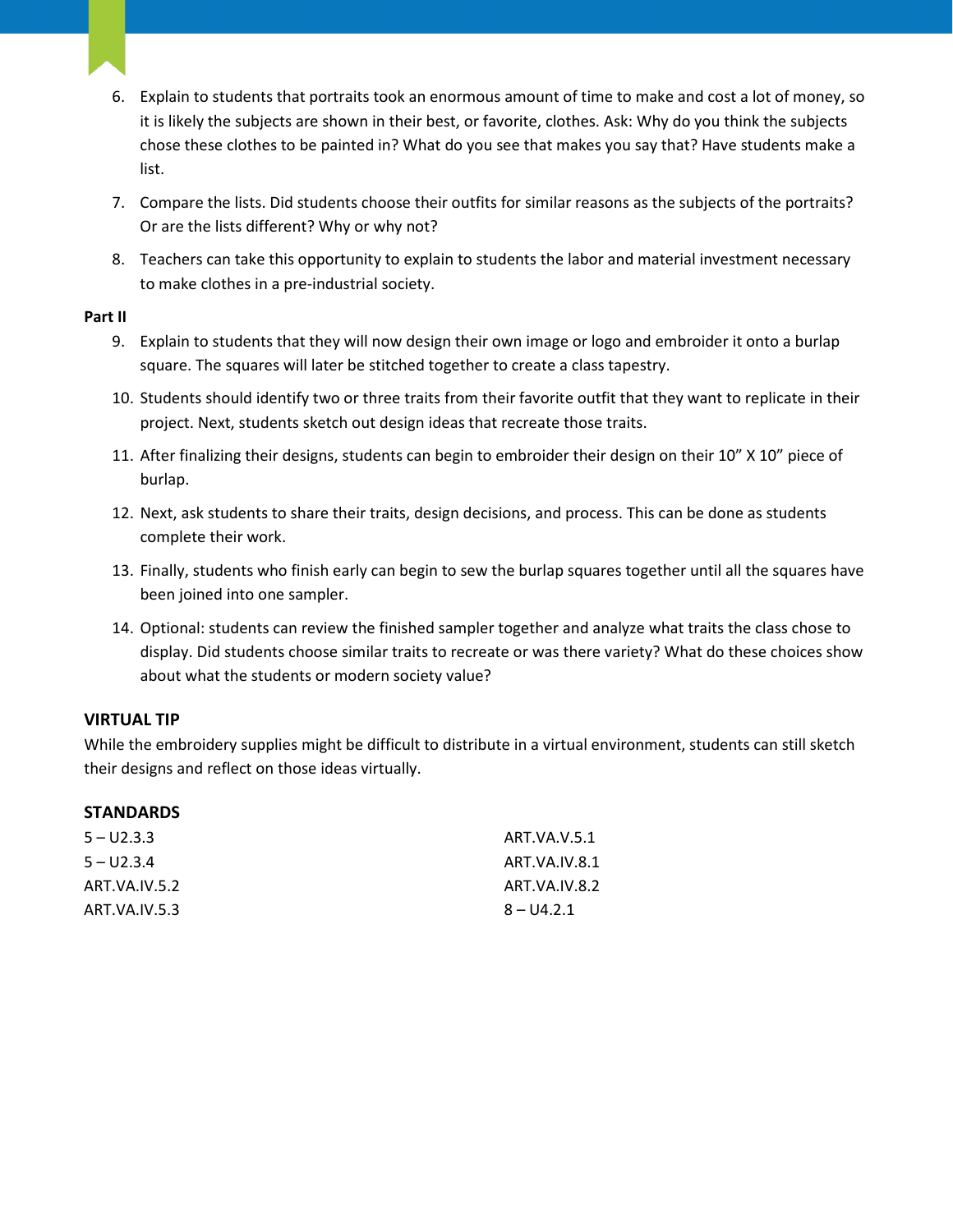



# **Claim, Support, Question**

 $\bullet$  $\bullet$  $\bullet$  $\bullet$   $\bullet$ 

| Claim                                                                          | <b>Support</b>                           |
|--------------------------------------------------------------------------------|------------------------------------------|
| What can we tell about the subject of the painting?                            | What do you see that makes you say that? |
| Who do you think they were?                                                    | What do you see that makes you say that? |
| Why do you think the subject had their portrait<br>painted?                    | What do you see that makes you say that? |
| What do you think the subject wanted people to<br>notice about their portrait? | What do you see that makes you say that? |

 $\bullet$